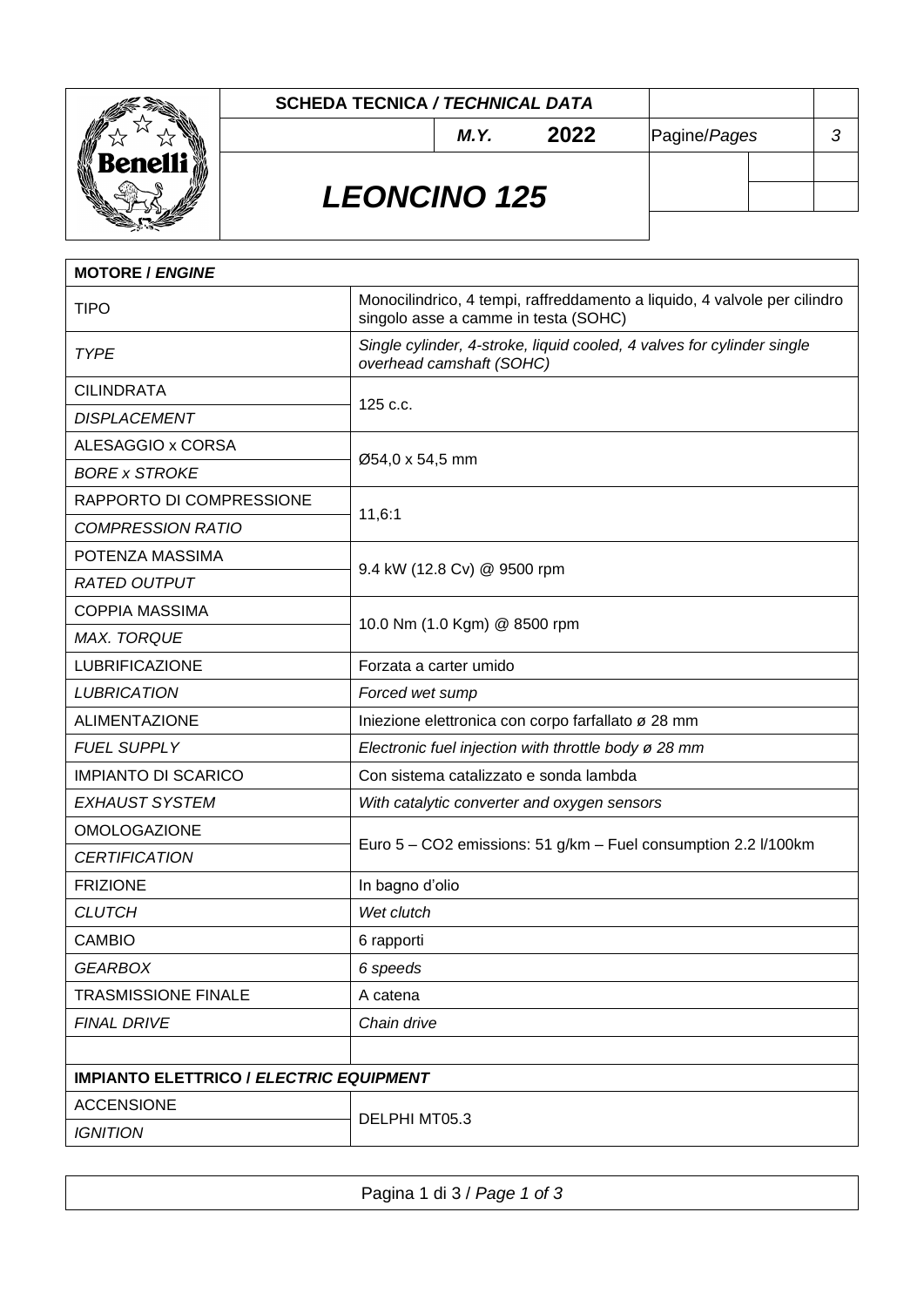

#### **SCHEDA TECNICA** */ TECHNICAL DATA*

*M.Y.* **2022** Pagine/*Pages 3*

# *LEONCINO 125*

| <b>CANDELA</b>                                        | <b>NGK CR8E</b>                                                    |  |
|-------------------------------------------------------|--------------------------------------------------------------------|--|
| <b>SPARK PLUG</b>                                     |                                                                    |  |
| <b>AVVIAMENTO</b>                                     | <b>ELETTRICO</b>                                                   |  |
| <b>STARTING</b>                                       | <b>ELECTRIC</b>                                                    |  |
|                                                       |                                                                    |  |
| <b>CICLISTICA / CHASSIS</b>                           |                                                                    |  |
| <b>TELAIO</b>                                         | Traliccio in tubi in acciaio                                       |  |
| <b>FRAME</b>                                          | Steel trestle in steel tubes                                       |  |
| SOSPENSIONE ANTERIORE                                 | Forcella Upside-Down con steli ø35 mm                              |  |
| <b>FRONT SUSPENSION</b>                               | Ø35 mm Upside-Down forks                                           |  |
| <b>ESCURSIONE SOSPENSIONE</b><br><b>ANTERIORE</b>     | 125 mm                                                             |  |
| <b>FRONT SUSPENSION STROKE</b>                        |                                                                    |  |
| SOSPENSIONE POSTERIORE                                | Forcellone oscillante con monoammortizzatore centrale.             |  |
| <b>REAR SUSPENSION</b>                                | Rear swing arm with central shock absorber                         |  |
| <b>ESCURSIONE AMMORTIZZATORE</b><br><b>POSTERIORE</b> | 53 mm (without rubber 60 mm)                                       |  |
| <b>REAR SHOCK ABSORBER STROKE</b>                     |                                                                    |  |
| <b>FRENO ANTERIORE</b>                                | Disco singolo ø280 mm con pinza flottante a 3 pistoncini e CBS     |  |
| <b>FRONT BRAKE</b>                                    | Single disks ø280 mm with floating 3 pistons calliper with and CBS |  |
| <b>FRENO POSTERIORE</b>                               | Disco singolo ø220 mm con pinza flottante 2 pistoncini e CBS       |  |
| <b>REAR BRAKE</b>                                     | Single disc ø220 mm with floating calliper 2 pistons and CBS       |  |
| <b>TIPO CERCHIO ANTERIORE</b>                         | In lega di alluminio                                               |  |
| <b>FRONT RIM TYPE</b>                                 | Aluminum alloy                                                     |  |
| <b>DIMENSIONI CERCHIO ANTERIORE</b>                   |                                                                    |  |
| <b>FRONT RIM DIMENSIONS</b>                           | 17" x MT 2.50" DOT                                                 |  |
| <b>TIPO CERCHIO POSTERIORE</b>                        | In lega di alluminio                                               |  |
| <b>REAR RIM TYPE</b>                                  | Aluminum alloy                                                     |  |
| <b>DIMENSIONI CERCHIO</b><br><b>POSTERIORE</b>        | 17" x MT 3,00" DOT                                                 |  |
| <b>REAR RIM DIMENSIONS</b>                            |                                                                    |  |
| PNEUMATICO ANTERIORE                                  | 100/80 - 17 M/C                                                    |  |
| <b>FRONT TYRE</b>                                     |                                                                    |  |

Pagina 2 di 3 / *Page 2 of 3*